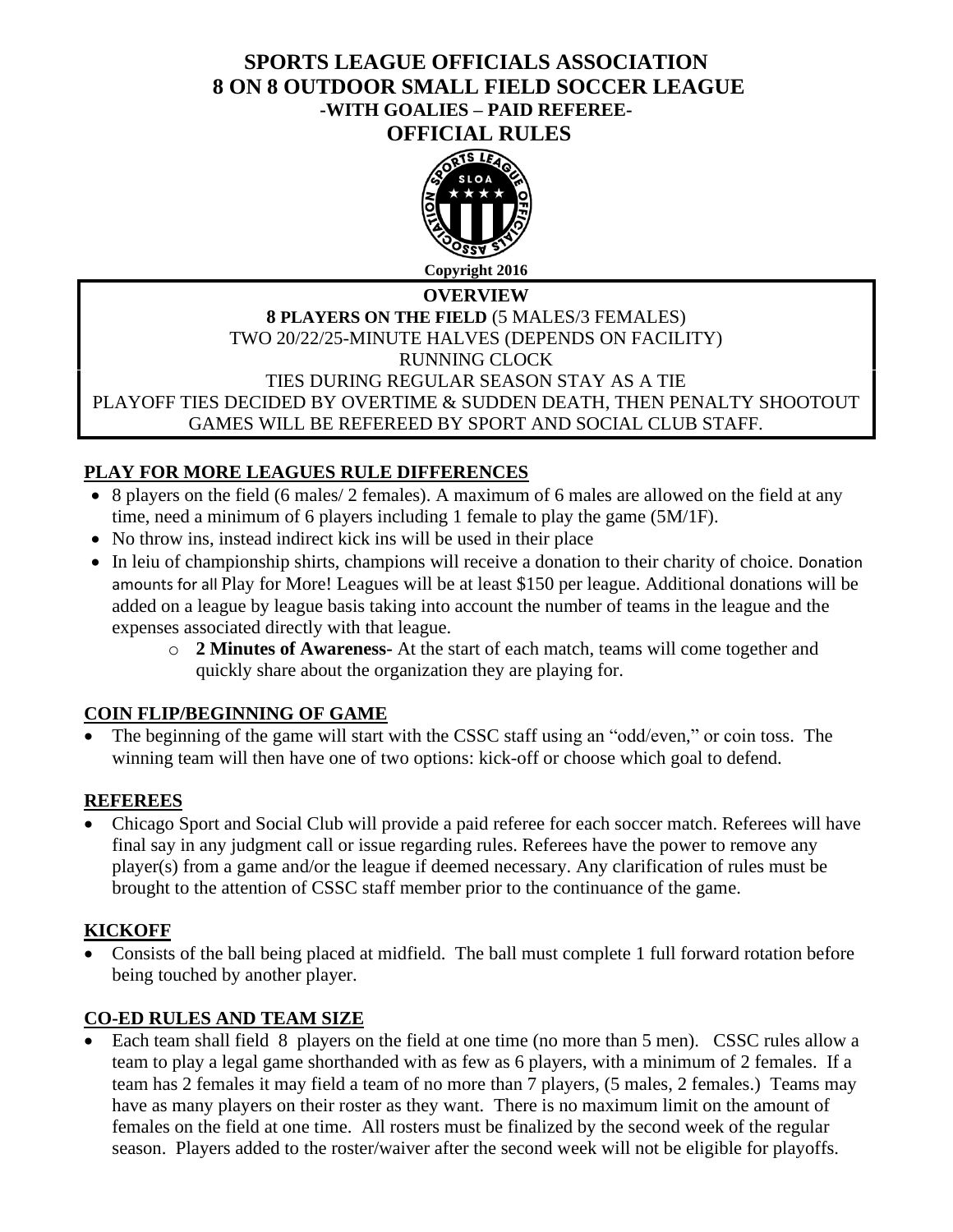# **FORFEITS**

• Teams will have until 10 minutes past the designated start time to field a legal team. Shorthanded teams may play a legal game with a minimum of 6 players, with at least 2 of them being females. Teams fielding less than 6 players or without at least 2 women will receive a forfeit. *Exception: Teams may play a "legal game" with less than 6 players or less than 2 females with the opposing teams consent. Teams who agree to play under these conditions will lose the option of receiving a forfiet* win. Teams may pick up non-roster players during the regular season in order to field a full team. Non-roster players will not be allowed during playoffs.

## **SUBSTITUTIONS**

- *Teams MAY NOT substitute "on the fly."* All substutute players must notify the referee before entering the game. Substitutions may occur during any stoppage of play.
- These Stoppages include:
	- ➢ Throw-ins
	- $\triangleright$  Scoring of goals
	- ➢ Goalkicks

## **NOTE: Only the team with possession can substitute on a Throw-in.**

There is no limit on the amount of substitutions per team/per game

## **TIME**

• Play will be divided into (2) 20/22/25 minute halves (depending on facility) separated by a brief halftime. There will be a running clock maintained by the referee. The clock will stop only during time-outs and injuries. Any delay tactics, (kicking the ball far out of bounds) will allow the referee (at his/her discretion) to stop the clock.

## **TIE GAMES/SCORING**

• Regular season games ending in a tie score will be recorded as tie games. Sudden death will be used in the playoffs.

# **RULES**

- **GOALKEEPERS** Teams will be allowed to have a designated goalkeeper.
- **THE GOAL BOX -** A goal box will be marked off in front of each goal. The goal box will extend 4 paces/yards out and 4 paces/yards from each side of the goal posts. All goal kicks will be taken from the goal box.
- **THE PENALTY BOX** A penalty box will be marked off in front of each goal. The penalty box will extend 18 paces/yards out and 18 paces/yards form each side of the goal posts. This is the designated area where the goalkeeper will be allowed to play the ball with his/her hands.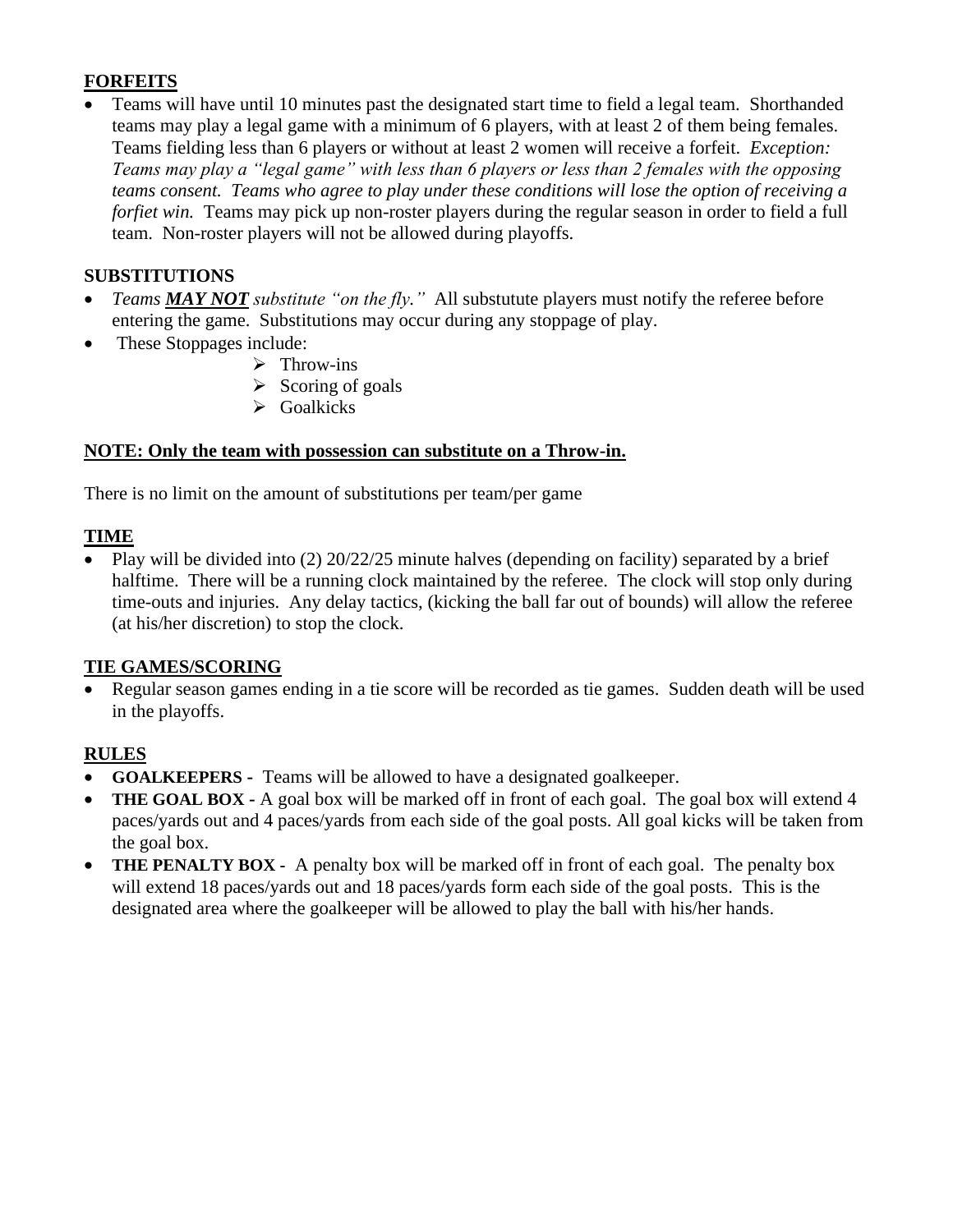- **DIRECT KICKS** A direct kick will occur for any penalty unless the penalty has been specified as an indirect kick by the referee. The ball is to be placed at the point of the infraction and to be put in play by any player on the affected team. No opposing player is allowed to be within 10 paces/yards of ball prior to kick. Goals may be scored on direct kicks. A direct kick is to follow these infractions: (1) Charging (2) Roughness (3) Handball (4) Dangerous play/kick (5) Slide-tackles. Penalties incurred inside the goal box by the defense will result in a penalty kick 12 paces/yards out. Penalties incurred outside but within close proximity to the goal box will be kicked from the point of infraction. The defense must stand 10 paces/yards away from the point of infraction (where the ball is being kicked from).
- **INDIRECT KICKS** Indirect kicks will occur when: 1.) the goalkeeper touches the ball with his/her hands after it has been deliberately kicked to him/her by a teammate. 2.) offsides occurs. The indirect kick will be taken by the opposing team from the place where the infringement occured.
- **SLIDE TACKLEING** Slide tackleing will not be allowed. Intentional slide tackles will result in a direct kick being awarded to the opposing team at the point of the infraction. Multiple violations will result in a yellow card and, at the referee's discretion, a red card.
- **OFFSIDE -** A player is in an offside position if he/she is closer to the opponents goal line than the ball, unless:
	- $\triangleright$  He or she is in his/her own half of the field of play
	- $\triangleright$  He/she is not nearer to his/her opponents goal line than at least two of his/her opponents
	- $\triangleright$  He/she is even with the ball or the second defender

\*A player shall not be declared offsides by the referee until he/she receives the ball.

• **OUT OF BOUNDS -**Anytime the ball goes over either sideline, out of bounds, a throw-in will ensue. The person throwing in the ball must throw the ball overhead with both hands and keep both feet remaining on the ground out-of-bounds until the ball is released.

Anytime the ball crosses an endline, a corner kick or goal kick will ensue.

a. Last touched by a defender- a corner kick. Ball is placed on nearest corner and kicked in by offensive team. Goals **MAY BE** scored on corner kicks. All players must be outside the goal box until the ball enters the goal box and the defense must be at least 4 paces from the corner. b. Last touched by attacker. A goal kick by the defense.

• **FIGHTING –** Fighting is not allowed and will **NOT** be tolerated. All parties involved in fighting will be subject to ejection from the game at the referees discretion and subject to ejection from the league at CSSC staff discretion.

# **PLAYOFFS**

- Playoffs will follow the last week of regular season and will be single elimination.
- **SEEDING** Teams will be seeded based upon a point system. Teams will be awarded 2 points for a win, 1 point for a tie, and 0 points for a loss. In most cases all teams will advance to playoffs as long as they are not in violation of the forfeit policy. **\*Note:** *In some situations the last ranked team in the league may not be eligible for playoffs. This will be decided on a league by league basis.*
- **PLAYOFF GAMES** Playoff games will follow the same format during regulation time as the regular season. If teams are tied at the end of regulation in the playoffs, a sudden death overtime will be used. A sudden death overtime will involve 4 men and 2 women from each team for a fiveminute period. If neither team scores during the sudden death overtime period, there will be a shootout.

**SHOOTOUT SPECIFICS: 1.**Each team selects 5 players (3 males, 2 females.) Players don't have to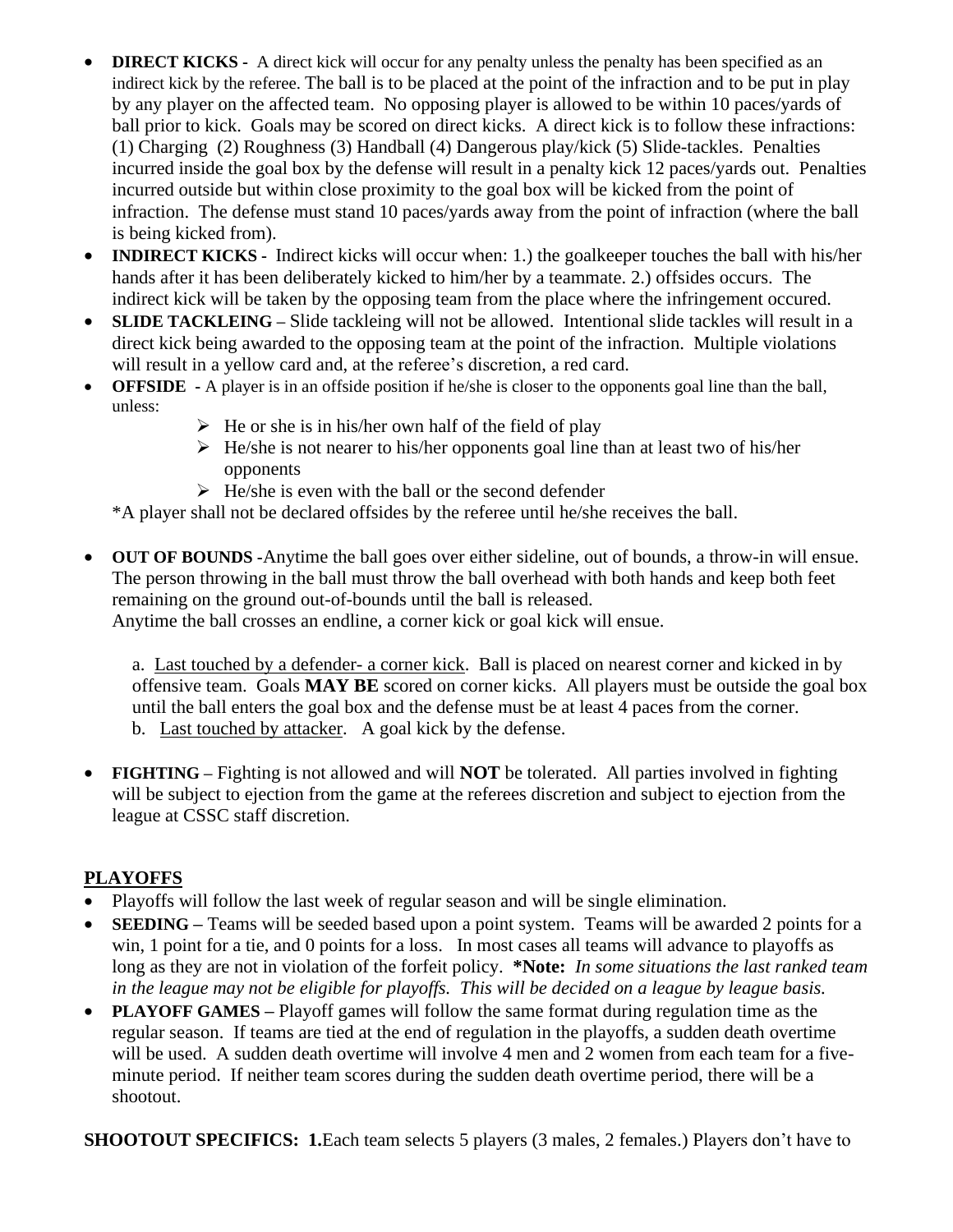have been playing at the end of regulation time in order to participate in the shootout. A coin toss will decide which team shoots first. The referee will decide which goal to shoot at. Shots will be placed and not dribbled. **2.** Teams will alternate taking direct penalty shots from 12 paces off the goal line. (No guy/ girl shooting order is necessary) **3.** If tied after the 1<sup>st</sup> round, the 2nd round will be SUDDEN DEATH i.e. 1<sup>st</sup> player from Team A scores & 1st player from Team B misses, then Team A wins. Players who shot in the  $1<sup>st</sup>$  shootout are not eligible to shoot again until all remaining players present have shot. If and when 1 team begins to utilize players for the second time, the other team may "recycle" players as well. Thus, some players on the team with more people present, may or may not shoot.

# **LEAGUE POLICIES**

### **GAMES:**

During the regular season one game will be played within time allotted. Games will be divided into two 20/22/25-minute halves (depending on facility) with a brief half-time break. During the regular season, no overtime will be used. The clock runs continuously during the game. Each team is awarded 1 time-out per game.

### **REFEREES:**

Chicago Sport and Social Club will provide paid referee(s) for each soccer match. Referees will have final say in any judgment call or issue regarding rules. Refs have the power to remove any player(s) from a game and/or the league if deemed necessary. Any rules clarification must be brought to the attention of CSSC staff member prior to the continuance of the game.

#### **FORFEITS:**

If your team forfeits a match during the season, the following rules apply: **First Offense:** Loss of game.

**Second Offense**: Loss of game and staff reserves the right to remove team from playoffs.

**Third Offense**: Removal from the league

Any team that forfeits more than once also forfeits any guarantee or right to a certain number of guaranteed games.

If you know in advance that your team is going to forfeit a game, we encourage you to call our office**,** at 312.850.8196,so as to help us schedule a game for your opponent. This does not mean that your team will not receive the loss as a forfeit.

Teams have until ten minutes past the designated start time to field a full squad (or the league minimum of players required according to rules). If at that time a team is unable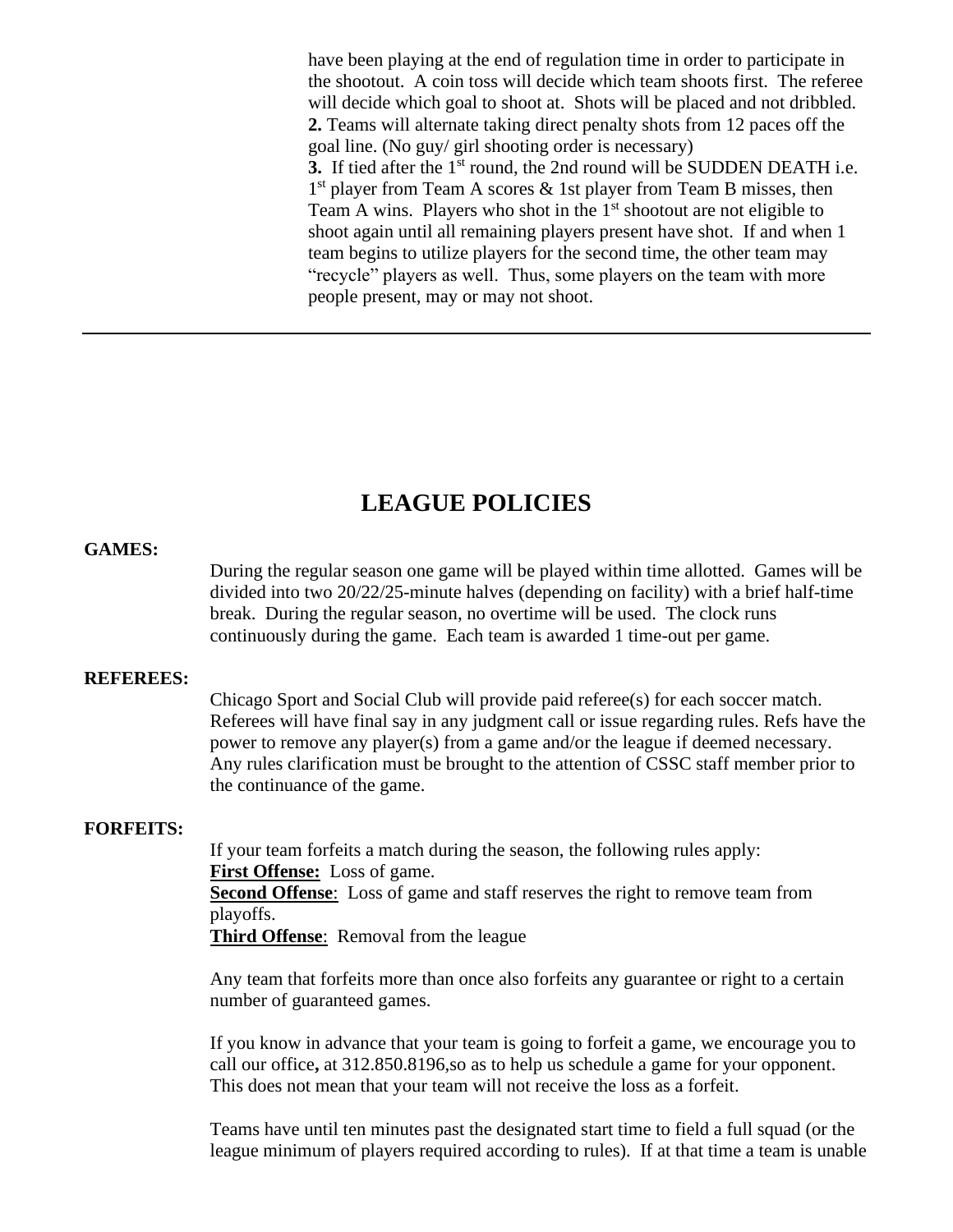to field a legal team, it will be up to the staff and the opposing captain to determine whether a team will receive a forfeit win or if a team will allow the opposing team to play a legal game with less than league minimum number of players required according to the rules.

### **STANDINGS:**

The standings will be posted online www.chicagosocial.com. The standings will display each teams rank within its skill level. Rank is based on a point system. Teams will be awarded 2 points for a win, 1 point for a tie, and 0 points for a loss.

### **PLAYOFFS:**

Playoffs will begin immediately following the end of the regular season and will typically last between 2 and 3 weeks. After teams have been seeded according to their records all captains will receive an email or call with the  $1<sup>st</sup>$  week of playoff game times roughly 3 days before their league. **Teams will not receive a call for any other weeks of playoffs!** It is the responsibility of **ALL TEAMS** to check the playoff brackets at the league to find out what time they will be playing the following week if they win. In playoffs it is not uncommon, (and in some cases will be necessary,) for teams to have more than one match in a given night. No non-roster players will be allowed during playoffs. All players must have signed the waiver by the second week of the season in order to be eligible for playoffs. Playoff eligible teams will be determined on a league by league basis. Teams that have violated the forfeit policy during the course of regular season will not be eligible for playoffs. In certain situations teams at or near the bottom of the standings may not advance to the playoffs. Check with CSSC league coordinator to see if this applies to your league. Playoffs are single elimination.

**Seeding:** Teams are seeded according to total points and strength of schedule**.** Teams may be dropped from their regular season level based on the above criteria. Teams may play more than one game per day/night, and/or play games on days/nights other than your regularly scheduled league day/night if necessary. CSSC reserves the right to schedule playoff games on days other than teams regularly scheduled league night.

### **WAIVERS:**

In order to participate in the league, each participant must sign the team waiver. Waivers are provided at the facility and must be completed before participation in the event. Players not present the first week of play will still be required to sign a waiver with our staff before participating. Players must sign the waiver in order to be eligilble for playoffs.

### **PLAYER ELIGIBILITY:**

Any questions regarding rules, policies, or eligibility of players must be addressed before the start of the game. Any team that would like to challenge the eligibility of an opposing player must do so before the start of the game. Players who have been placed on the roster and signed the waiver are eligible for playoffs. A formal protest may be filed before a game if an opposing player's eligibility is in question. The player in question will be required to provide his/her player information (name, address, phone #, signature) in writing to a CSSC staff member prior to the start of the game. This qualifies as an official protest. Any protest made during a game or after a game will NOT be considered a formal protest. The game will then be played in its entirety as scheduled. Teams will be notified of all rulings on the identified eligibility discrepancy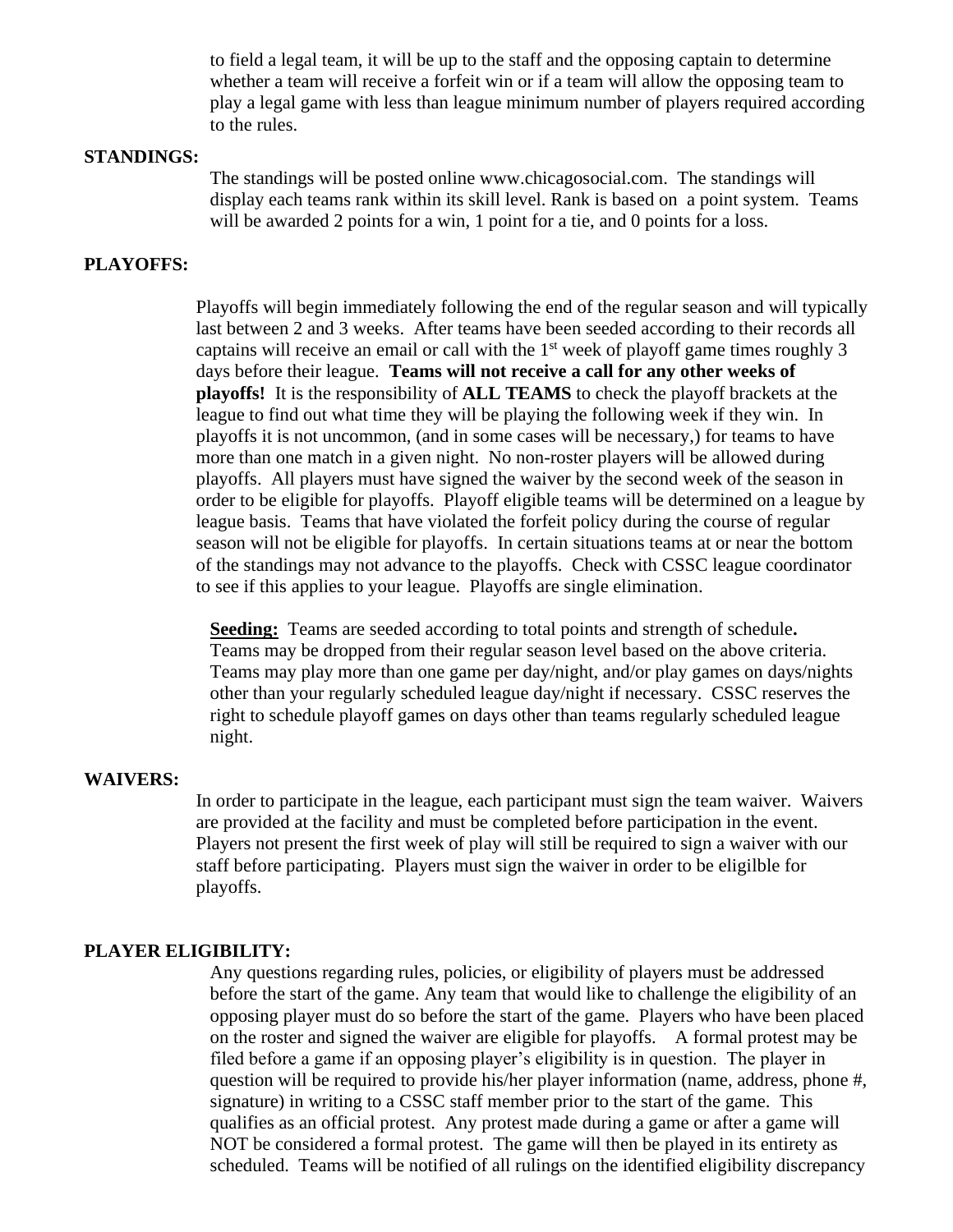by the following business day – decisions will not be made on site. If the protest is proven to be legitimate, it will result in the forfeiture of the game in question. Games subsequent to the protested game may be rescheduled. The above procedure will also apply for any other "logged" protests. All rulings by CSSC staff are considered final.

### **SPORTSMANSHIP:**

The idea of CSSC is to have fun. We hope that all participants keep that in mind when becoming involved. Although the games may become intense, you still can be competitive while maintaining good sportsmanship. With this being said, any behavior deemed unacceptable by staff may result in suspension and/or ejection from a game or the league. Abuse of officials/referees and other staff will not be tolerated. CSSC reserves the right to remove a player from a game or a league if they are considered to be bringing down the quality of the league. CSSC will not tolerate fighting! Fighting will be an automatic ejection from any game and in most cases ejection from the league for the remainder of the season.

### **STAFF:**

To coordinate and run the league, the officials and/or staff will be available at all times to help the league run as smoothly as possible. If you have questions regarding schedules, policies, rule interpretations, directions to the sponsor bar, etc. please ask.

### **LEAGUE CANCELLATION/RAINOUT:**

### **Please call our weather hotline for the most up to date information on any cancellations (312.773.7100)**

Leagues may be cancelled due to extreme weather conditions, dangerous or unplayable field conditions, facility constraints, etc. CSSC staff makes every effort to play all scheduled games, thus we will not cancel games until absolutely necessary. Therefore, if you are calling concerning a decision on a cancellation, remember we will not have an answer until close to the start of the league.

If the league is cancelled, CSSC staff will change the weather hotline immediately. CSSC will then call (if possible) all of the captains to let them know. It is then the captains responsibility to inform all teammates of the cancelation. If a league is cancelled on site, CSSC staff will attempt to contact those teams still scheduled to play the remainder of the league day/night. Depending on the time of cancellation, some teams will have to be notified on site. If we do cancel, follow next week's schedule (ex. If April  $13<sup>th</sup>$  is cancelled teams should follow the April  $20<sup>th</sup>$  schedule for their next game). The games that are cancelled will be made up towards the end of the season if time allows. In extreme circumstances, CSSC reserves the right to run a shortened season without a refund. CSSC reserves the right to move games or weeks to an alternative location when deemed necessary without compensation. CSSC also reserves the right to schedule games on days other than your regularly scheduled league day/night if necessary.

### **PRIZES/ JERSEYS:**

Each team will receive a pre-bundled set of colored jerseys with various sizes at the first night of the league. Additional shirts and sizes can be purchased from the CSSC for an additional charge. The top teams in each division will receive a prize of great emotional, spiritual, and most importantly, social value.